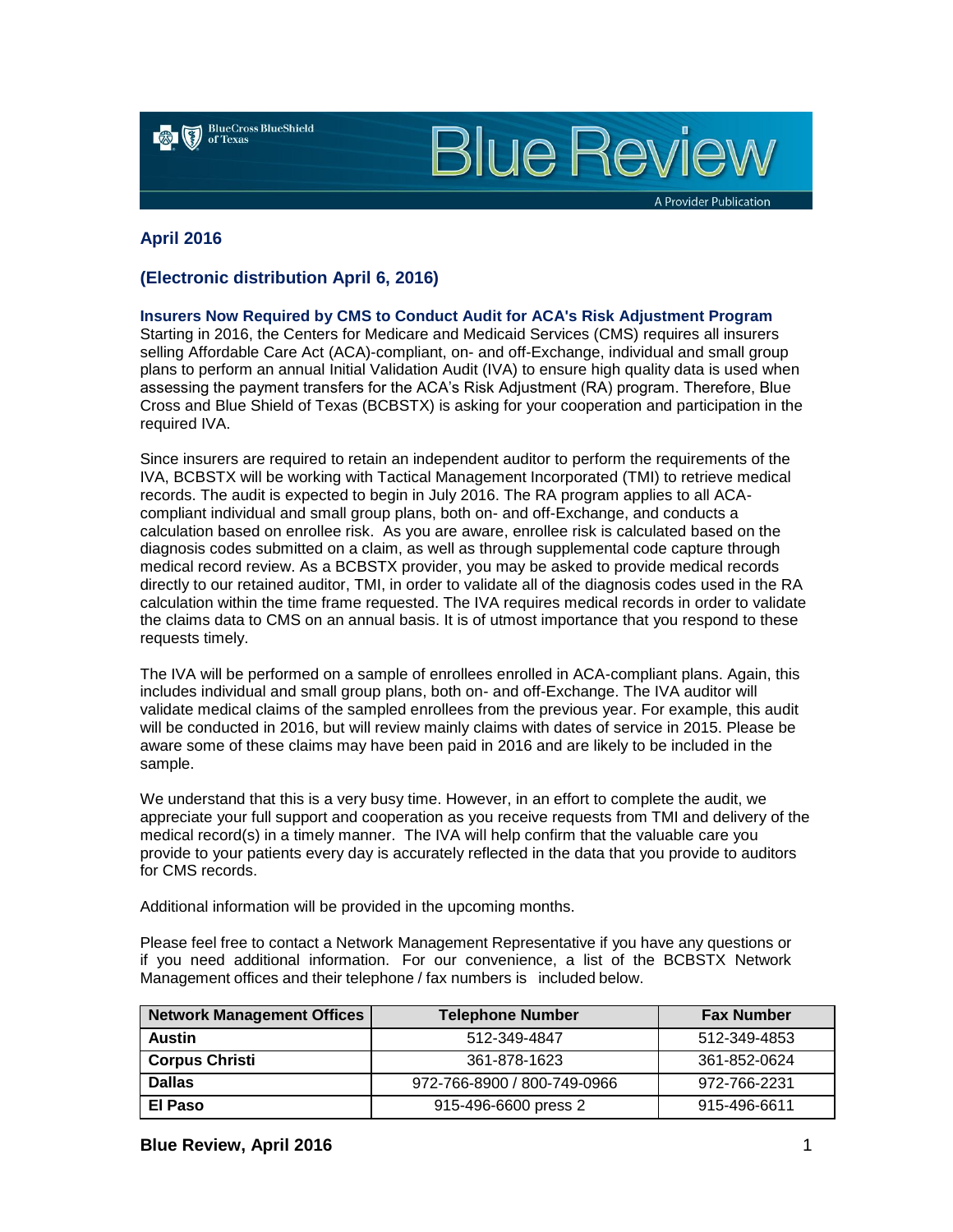| <b>Houston, Beaumont</b>     | 713-663-1149 / 800-637-0171 press 3 | 713-663-1227 |
|------------------------------|-------------------------------------|--------------|
| Lubbock, Amarillo            | 806-783-4610                        | 806-783-6308 |
| Midland, Abilene, San Angelo | 432-620-1406                        | 432-620-1431 |
| <b>San Antonio</b>           | 361-878-1623                        | 361-852-0624 |
| <b>Tyler</b>                 | 903-535-0380                        | 903-535-0388 |

## **ClaimsXtenTM 1 st Quarter 2016 Updates and Age-specific Code Replacement Rule Implementation**

Blue Cross and Blue Shield of Texas (BCBSTX) reviews new and revised Current Procedural Terminology (CPT®) and HCPCS codes on a quarterly basis. Codes are periodically added to or deleted from the ClaimsXten code auditing tool software by McKesson and are not considered changes to the software version. BCBSTX will normally load this additional data to the BCBSTX claim processing system within 60 to 90 days after receipt from McKesson and will confirm the effective date on the BCBSTX Provider website. Advance notification of updates to the ClaimsXten software version (i.e., change from ClaimsXten version 4.1 to 4.4) will continue to be posted on the BCBSTX Provider website.

## **Notification of the following information was published Dec. 15, 2015, in the News and Updates section of our Provider website:**

- Effective March 21, 2016, BCBSIL enhanced the ClaimsXten code auditing tool by adding the first quarter 2016 codes and bundling logic into our claim processing system.
- BCBSIL also implemented an age-specific code replacement rule beginning March 21, 2016. This new rule will help identify claim lines containing procedure codes or preventive evaluation and management codes that may be inconsistent with the member's age, and for which an alternate code is more appropriate for the member's age.

The ClaimsXten tool offers flexible, rules-based claims management with the capability of creating customized rules, as well as the ability to read historical claims data. ClaimsXten can automate claim review, code auditing and payment administration, which we believe results in improved performance of overall claims management.

To help determine how coding combinations on a particular claim may be evaluated during the claim adjudication process, you may continue to utilize Clear Claim Connection™ (C3). C3 is a free, online reference tool that mirrors the logic behind BCBSTX's code auditing software. For additional information on C3 and ClaimsXten, such as answers to frequently asked questions, refer to the [Education & Reference/Provider Tools/Clear Claim Connection page](http://www.bcbstx.com/provider/tools/clear_claim_connection.html) on our Provider website at [bcbstx.com/provider](https://www.bcbstx.com/provider/). Information also may be published in upcoming issues of the *Blue Review.*

*ClaimsXten and Clear Claim Connection are trademarks of McKesson Information Solutions, Inc., an independent third party vendor that is solely responsible for its products and services.*

*CPT Copyright 2015 American Medical Association (AMA). All rights reserved. CPT is a registered trademark of the AMA.*

## **HMO Plans - Importance of Obtaining a Referral and/or Preauthorization and Admitting to a Participating Facility as a Network Provider**

**HMO Blue TexasSM, Blue Advantage HMOSM** and **Blue PremierSM** members require a referral from their PCP before receiving services from a specialty care physician or professional provider (except for OBGYNs). The referral must be initiated by the member's PCP, and must be made to a participating physician or professional provider in the same provider network.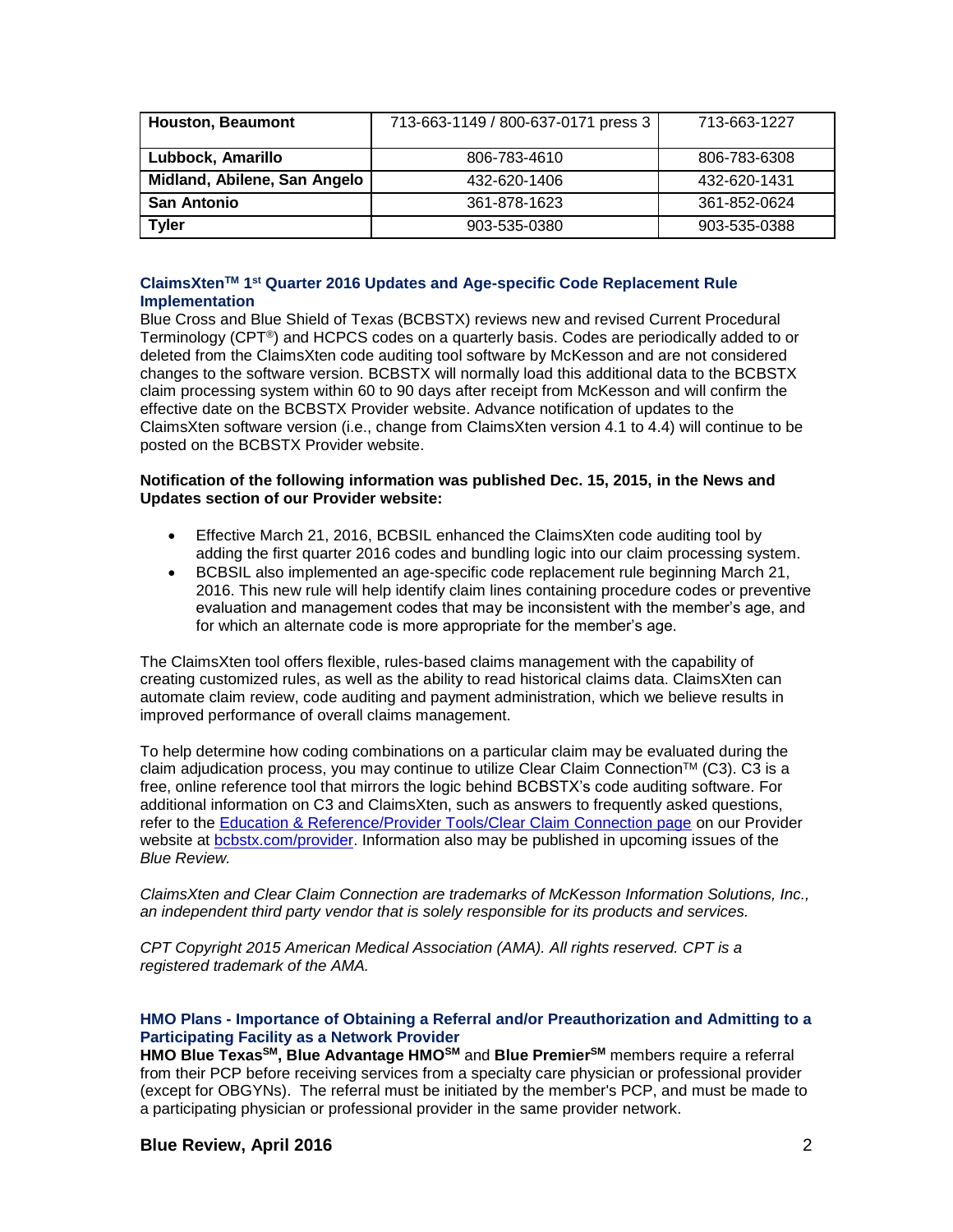If an in-network physician, professional provider, ambulatory surgery center, hospital or other facility is not available in the member's applicable provider network, **preauthorization is required** for services by an out-of-network physician, professional provider, ambulatory surgery center, hospital or other facility, through iExchange or call the preauthorization number 1-855- 462-1785.

## **Reminders:**

- The **HMO Blue Texas, Blue Advantage HMO and Blue Premier** physician, professional provider, facility or ancillary provider is required to admit the patient to a participating facility, except in emergencies.
- **Additional services may also require preauthorization**. A complete list of services that require preauthorization for **HMO Blue Texas** and **Blue Advantage HMO,** and for **Blue Premier** and **Blue Premier AccessSM**, is available on the BCBSTX Provider website. Under the 'Standards and Requirements' tab, click on [General Reimbursement](http://www.bcbstx.com/provider/gri/gri.html) [Information](https://www.bcbstx.com/provider/gri/gri.html) (password is 'manual') and scroll down to the 'Preauthorization/Notification/ Referral Requirements Lists'.
- **Blue Advantage PlusSM HMO Point of Service (POS)** is a benefit plan that allows those members to use out-of-network providers. However, it is essential that those members understand the financial impact of receiving services from an out-of-network physician, professional provider, ambulatory surgery center, hospital or other facility. Prior to referring a Blue Advantage Plus enrollee to an out of network provider for non-emergency services, please refer to Section D Referral Notification Program, of the **HMO Blue Texas, Blue Advantage HMO** and **Blue Premier Provider Manual** for more detail including when to utilize the [Out-of-Network Enrollee Notification Form](http://www.bcbstx.com/provider/pdf/out-of-network-care-enrollee-notification-form.pdf)

#### **Importance of Obtaining Preauthorization for Initial Stay and Add-on Days**

Preauthorization is required for certain types of care and services. Although BCBSTX participating physicians and professional providers are required to obtain the preauthorization, it is the responsibility of the insured person to confirm that their physician or professional provider obtains preauthorization for services requiring preauthorization. Preauthorization must be obtained for any initial stay in a facility and any additional days or services added on.

If an insured person does not obtain preauthorization for initial facility care or services, or additional days or services added on, the benefit for covered expenses may be reduced.

Preauthorization does not guarantee payment. All payments are subject to determination of the insured person's eligibility, payment of required deductibles, copayments and coinsurance amounts, eligibility of charges as covered expenses, application of the exclusions and limitations, and other provisions of the policy at the time services are rendered.

## **Implantable Device Versus Medical Supply/Material**

We have received a number of questions from providers about billing for implants. To help address the topic, we have provided a reminder about the National Uniform Billing Committee definition of an implant.

## **National Uniform Billing Committee (NUBC) definition of an implant:**

- Revenue Code 274 Prosthetic/orthotic devices
- Revenue Code 275 Pacemaker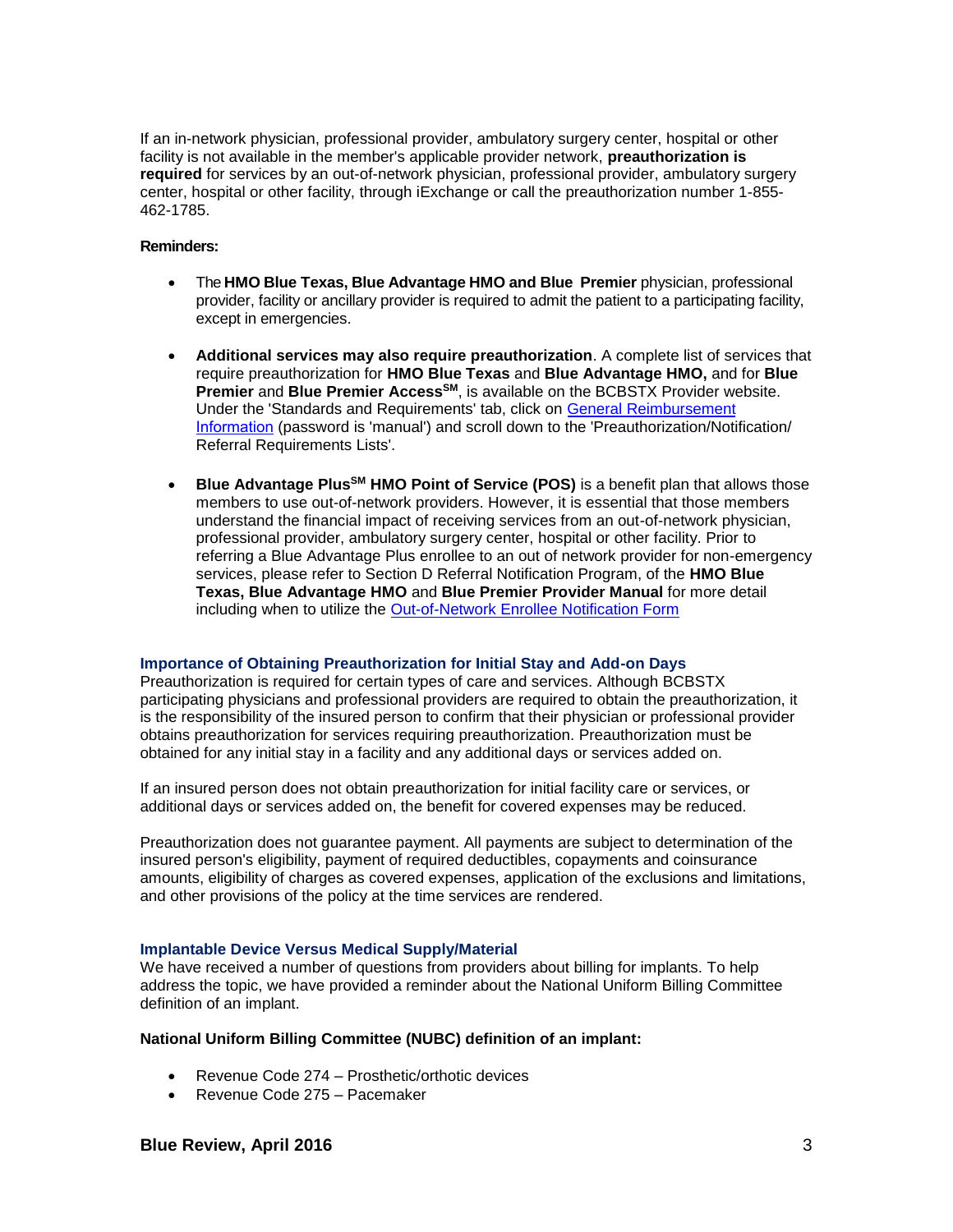• Revenue Code 278 – Other Implants

An implantable device is that which is implanted, such as a piece of tissue, a tooth, a pellet of medicine, or a tube or needle containing radioactive substance, a graft or an insert. Also included are liquid and solid plastic materials used to augment tissues or to fill in areas traumatically or surgically removed. Also included is an object or material partially or totally inserted or grafted into the body for prosthetic, therapeutic or diagnostic purposes.

Examples of other implants reported under revenue code 278 include stents, artificial joints, shunts, grafts, pins, plates, screws, anchors and radioactive seeds (not an all-inclusive list).

Supplies that are not implantable should be submitted as supply charges. In conjunction, a device is not a "material or supply furnished incident to a service." Items used as routine supplies should not be submitted as an implant.

Guide wires, catheters and clips that are used during surgery but do not remain in the body are used the same way as an instrument and are not "implanted" should not be submitted as an implant.

Additional reference and definition of implantable devices, supplies and material can be located in the UB04 Editor and the website of the implantable device's manufacturer.

# **NOTICES AND ANNOUNCEMENTS**

## **Remittance Viewer Webinars**

The remittance viewer offers providers and billing services a convenient way to retrieve, view, save or print claim detail information and help reconcile claim data provided by Blue Cross and Blue Shield of Texas (BCBSTX) in the 835 Electronic Remittance Advice (ERA).

To gain access to the remittance viewer, you must be a registered Availity™ user, enrolled to receive the Availity ERA. Online enrollment for ERA may be completed via the [Availity](http://www.availity.com/)  [Provid](http://www.availity.com/)er Portal. For additional details[, view the Remittance Viewer Frequently Asked](http://www.bcbstx.com/provider/pdf/remittance_viewer_faqs.pdf) Questions and the [Remittance Viewer Tip Sheet.](http://www.bcbstx.com/provider/pdf/remittance_viewer_tip_sheet.pdf) 

Online training sessions have been scheduled to provide an introduction to the remittance viewer. Participants will learn how to gain or grant access, conduct a search, view general and payerspecific information, and save or print results. In addition, a Question and Answer time will be available.

## **Select a date and time from the list below to register now:**

- April  $20 11$  a.m. to 12 p.m.
- May  $18 11$  a.m. to  $12$  p.m.
- June 15 [11 a.m. to 12 p.m.](https://hcsc.webex.com/hcsc/j.php?RGID=re76b88f7a4bf5cdba6a540fc49c4b1a8)

*Availity is a registered trademark of Availity, LLC. Availity is a separate company that operates a health information network to provide electronic information exchange services to medical professionals. Availity provides administrative services to BCBSTX. BCBSTX makes no endorsement, representations or warranties regarding any products or services offered by independent third party vendors. If you have any questions about the products or services offered by such vendors, you should contact the vendors directly.*

# **IN EVERY ISSUE**

**Blue Review, April 2016** 4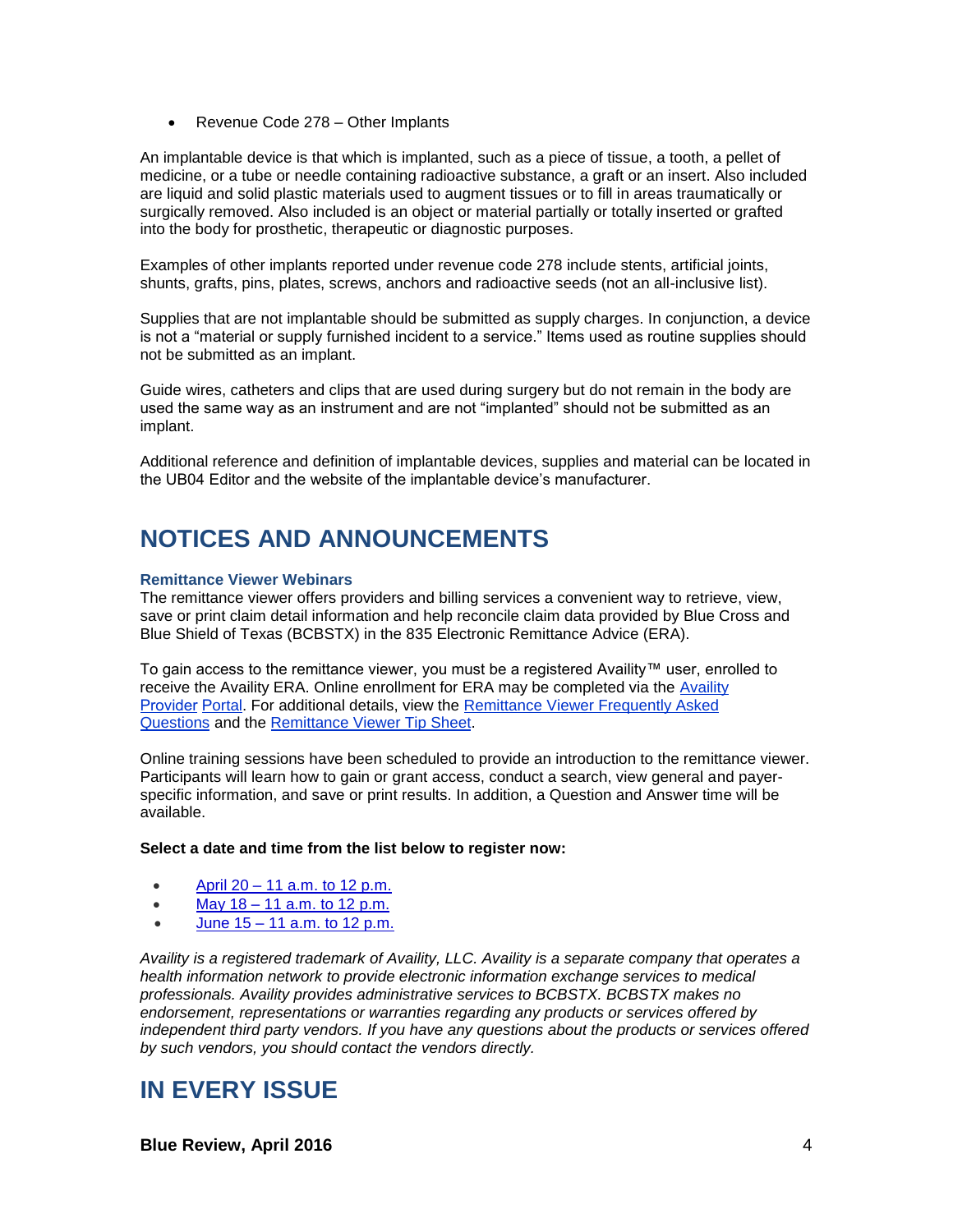#### **Managing Your Patients' Questions on Their Individual Plans**

In light of the open enrollment season, Blue Cross and Blue Shield of Texas (BCBSTX) providers are getting questions from patients about changes to our individual health plans. We recently sent providers an alert to help guide them through these specific changes. Please review the alert in the November 2015 issue of the [Blue Review](https://www.bcbstx.com/provider/news/bluereview.html).

#### **BCBSTX Announces New Health Insurance Options for Individuals and Small Businesses Individual Network Options**

In anticipation of the upcoming open enrollment season, BCBSTX has introduced 2016 individual and small group health insurance coverage. Texas residents now can choose from coverage options that best fit their varying needs.

BCBSTX will again offer its **Blue Advantage (BAV) HMOSM** to individual members both on and off the Health Insurance Marketplace. Individual members are those who buy their own insurance that is not provided by an employer or through a government program (Medicare, Medicaid or CHIP). We will also offer the new **Blue Advantage PlusSM HMO** plan with added Point of Service (POS) benefits to individual members both on and off the Health Insurance Marketplace.

See the details in the November 2015 issue of the **Blue Review** and get started today.

## **Enrollee Notification Form Required for Out-of-network Care for Blue Choice PPO**SM **and Blue Advantage HMO**SM **(for Blue Advantage Plus)**

Effective Jan. 1, [an out-of-network care form](http://www.bcbstx.com/provider/pdf/out-of-network-care-enrollee-notification-form.pdf) is required to be completed by the referring network physician for enrollees of **Blue Choice PPOSM** and **Blue Advantage HMO**SM **(for** *Blue Advantage Plus* **point-of-service benefit plan only)**, prior to referring or directing an enrollee to an out-of-network physician, professional provider, hospital, ambulatory surgery center or other facility, for non-emergency services, if such services are available through an in-network provider.

It is essential that **Blue Choice PPO and Blue Advantage Plus** enrollees fully understand the financial impact of an out-of-network referral to a physician, professional provider, hospital, ambulatory surgery center or other facility that does not participate in their BCBSTX provider network. Blue Choice PPO and Blue Advantage Plus enrollees have out-of-network benefits and may choose to use out-of-network providers, however they will be responsible for an increased cost-share under their out-of-network benefits.

Prior to referring or directing a **Blue Choice PPO or Blue Advantage Plus** enrollee to an out-ofnetwork provider for non-emergency services, referring network physicians must complete this form if such services are also available through an in-network provider. The referring network physician must provide a copy of the completed form to the enrollee and retain a copy in his or her medical record files.

Use of this form is subject to periodic audit to determine compliance with this administrative requirement outlined in the provider manuals.

#### **Claims with More Than One Unit Count for Drug Test Codes**

BCBSTX periodically reviews claims submitted by providers to help ensure that benefits provided are for services that are included in our member's/subscriber's benefit plan and meet BCBSTX's guidelines. Some providers are submitting claims with more than one unit count for drug test codes (80300, 80301, 80303, 80320-80328 and 80345-80377) which should be a single date of service.

Effective Jan. 1, 2016, the following range of codes will allow only one unit on a single date of service: 80300, 80301, 80303, 80320-80328 and 80345-80377. Services should be provided in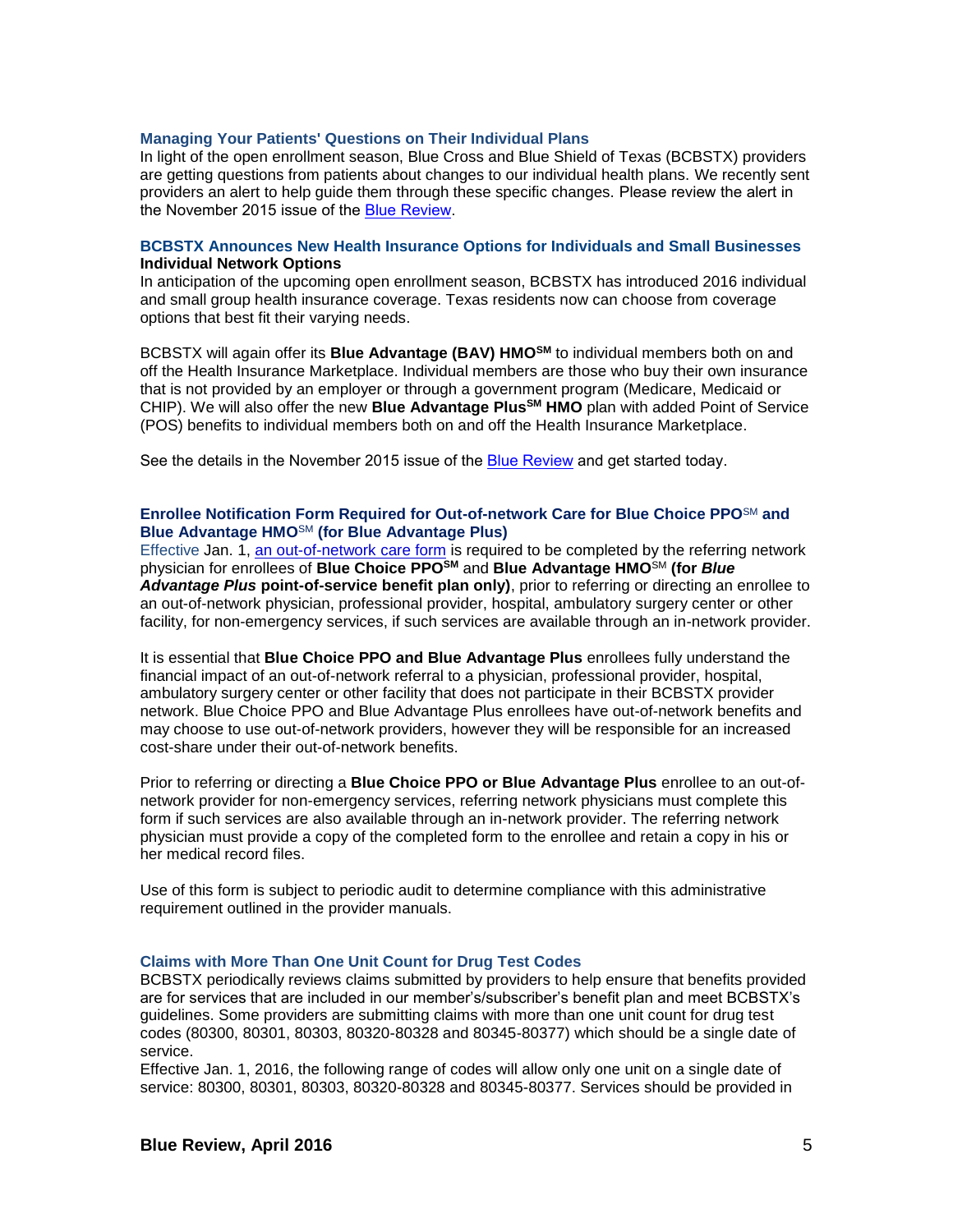the most cost effective manner and in the least costly setting required for the appropriate treatment of the member/subscriber.

## **Beginning Feb. 1, Two Additional Drug Codes to Allow Only One Unit for Single Date of Service**

BCBSTX periodically reviews claims submitted by providers to help ensure that benefits provided are for services that are included in our member's/subscriber's benefit plan and meet BCBSTX's guidelines. Some providers are submitting claims with more than one unit count for drug test codes 80337 and 80338, which should be a single date of service.

Effective **Feb. 1, 2016**, the following two codes will allow only one unit on a single date of service: 80337 and 80338. Services should be provided in the most cost-effective manner and in the least costly setting required for the appropriate treatment of the member.

#### **Hospitals and Routine Services and Supplies**

Routine services and supplies are generally already included by the provider in charges related to other procedures or services. As such, these items are considered non-billable for separate reimbursement. The following guidelines may assist hospital personnel in identifying items, supplies, and services that are not separately billable. This is not an all-inclusive list.

- Any supplies, items and services that are necessary or otherwise integral to the provision of a specific service and/or the delivery of services in a specific location are considered routine services and not separately billable in the inpatient and outpatient environments.
- All items and supplies that may be purchased over-the-counter are not separately billable.
- All reusable items, supplies and equipment that are provided to all patients during an inpatient or outpatient admission are not separately billable.
- All reusable items, supplies and equipment that are provided to all patients admitted to a given treatment area or units are not separately billable.
- All reusable items, supplies and equipment that are provided to all patients receiving the same service are not separately billable.

## **Recap of Options Offered During the 2016 Open Enrollment Period**

Jan. 31 marked the end of the third annual enrollment period through the Health Insurance Marketplace. BCBSTX remained committed to providing all Texans with sustainable health plan options that meet the varying needs of the state's population and contribute to the state's overall health. BCBSTX offers health insurance in all 254 counties in Texas and is the only health insurance provider offering individuals access to health insurance through the Federal Health Insurance marketplace in 58 of those counties.

#### **2016 Individual Network Options**

Individual members are those who buy their own insurance that is not provided by an employer or through a government program (Medicare, Medicaid or CHIP). The following options were offered to individual members:

- BCBSTX offered its **Blue Advantage (BAV) HMOSM** again to individual members both on and off the Health Insurance Marketplace.
- BCBSTX offered the new **Blue Advantage PlusSM HMO** plan with added Point of Service (POS) benefits to individual members both on and off the Health Insurance Marketplace.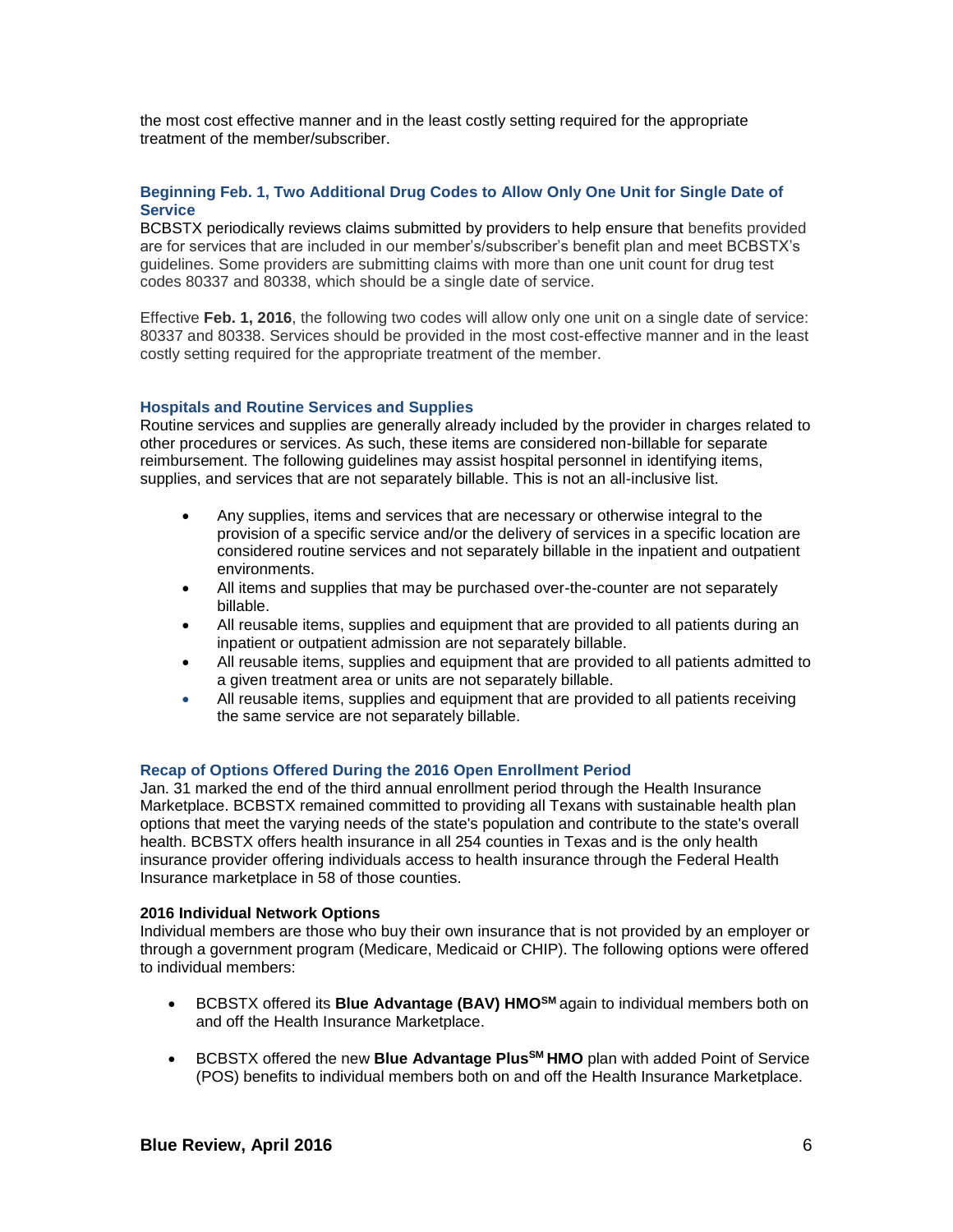This new HMO utilizes the Blue Advantage HMO network of doctors and hospitals while still having out-of-network benefits.

 BCBSTX also offered **Blue Cross Blue Shield Premier 101SM**, a multi-state plan that utilizes the Blue Advantage HMO network and has the same preauthorization requirements as Blue Advantage HMO. **[Blue Cross Blue Shield Premier 101](http://www.bcbstx.com/provider/pdf/hmo_bav_referral_list.pdf)** is only [available to Individual members on the Health Insurance Marketplace.](http://www.bcbstx.com/provider/pdf/hmo_bav_referral_list.pdf)

**Please Note:** [Multi-state plans are designed to increase consumer options on the](http://www.bcbstx.com/provider/pdf/hmo_bav_referral_list.pdf) [exchanges. They are only available in the Individual market segment, through the public](http://www.bcbstx.com/provider/pdf/hmo_bav_referral_list.pdf) [exchange. Multi-state plans are bound by the same ACA regulations as other qualified](http://www.bcbstx.com/provider/pdf/hmo_bav_referral_list.pdf) [health plans, i.e., essential health benefits, out-of-pocket maximum regulations, etc.](http://www.bcbstx.com/provider/pdf/hmo_bav_referral_list.pdf)

## **Small Business Health Options Program (SHOP) Options**

BCBSTX will continue to offer the **Blue Choice PPO to small group members on the Small Business Health Options Program (SHOP)**. Small Group members will also still have access to our **Blue Advantage HMO product**. As a reminder, the terms of your BCBSTX agreements apply to plans offered on and off the SHOP. The terms of the agreement also require providers to offer their services to a BCBSTX member, regardless of where they purchased their coverage.

## **Identifying Your Patients' BCBSTX Insurance Plan**

To identify your patient's BCBSTX plan, please view our sample ID cards at: [bcbstx.com/provider.](http://www.bcbstx.com/provider/training/id_card_samples.html) Plan specific alpha prefixes are assigned to every Blue Cross Blue Shield (BCBS) plan and start with **X, Y, Z or Q.** The first two positions indicate the BCBS Plan to which the member/subscriber belongs, while the third position identifies the product in which the member/subscriber is enrolled. **Note:** ZG identifies the Texas Plan.

- To identify a patient who has the BAV HMO plan look for the alpha prefix or Texas alpha prefix which will start with "ZG\*"" on the member ID card. The first two positions indicate the Plan to which the member/subscriber belongs while the third position identifies the product in which the member/subscriber is enrolled.
- To identify a patient who has the BAV Plus, look for alpha prefix "ZGN" on the member ID card.
- To identify a patient who has the 'Blue Cross Blue Shield Premier 101' multi-state plan (not specific to Texas), look for alpha prefix "VAL" on the member ID card.

# **Resources to Provide to your Patient's with Questions**

If you have patients that are seeking assistance with their transition of care, we encourage you and your patients to contact BCBSTX with your questions through the phone numbers below. Our member advocates will work closely with your patients to ensure they have someone to speak with directly regarding their transition of care plan.

- Member Customer Service: 888-697-0683
- Pre-Authorization: 855-462-1785
- Behavioral Health: 800-729-2422

## **BCBSTX provides a wide range of services and online tools to help renewing members make informed health decisions.**

- **Provider Finder**®**:** Members can select the best network provider for their needs based on location, as well as view industry-respected third party quality indicators, costs and patient-submitted reviews on an easy-to-navigate website.
- **Blue Access for MembersSM:** Members can access information on their policy, including status of claims, alerts, temporary ID cards and more. This also includes Blue Access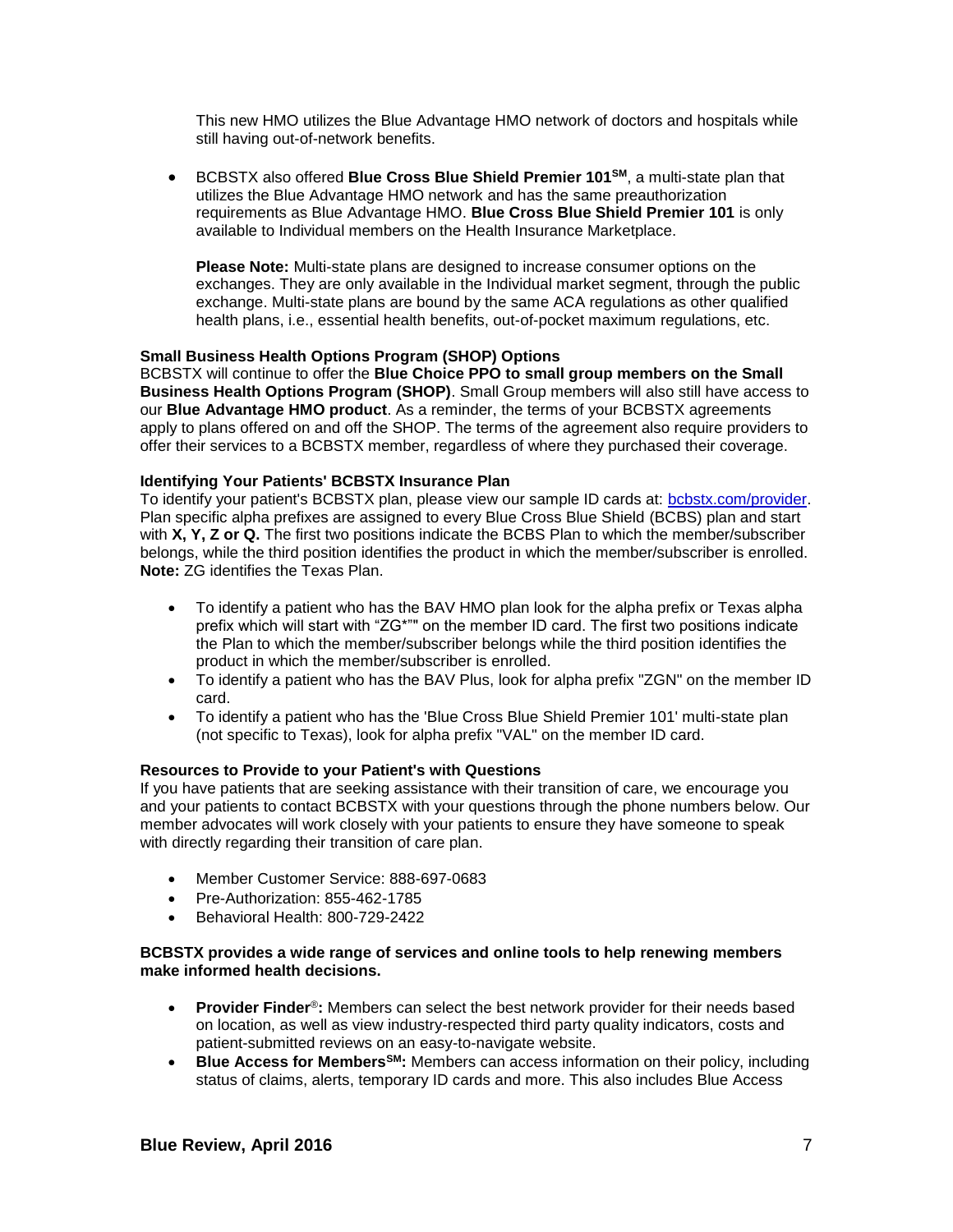Mobile<sup>SM</sup>, which allows members to find a doctor, hospital or urgent care facility in addition to benefit information.

 **24/7 Nurseline:** Members can speak with registered nurses about health concerns, common health information and tips and advice on where to go to receive necessary care.

You can also contact your local network management representative with any questions you may have.

| <b>BCBSTX Provider Relations</b><br><b>Office Locations</b> | <b>Telephone Number</b>        | <b>Fax Number</b>            |
|-------------------------------------------------------------|--------------------------------|------------------------------|
| Austin                                                      | 512-349-4847                   | 512-349-4853                 |
| <b>Corpus Christi</b>                                       | 361-878-1623                   | 361-852-0624                 |
| <b>Dallas, East Texas</b>                                   | 972-766-8900 /<br>800-749-0966 | 972-766-2231                 |
| El Paso                                                     | 915-496-6600, press 2          | 915-496-6611<br>915-469-6614 |
| <b>Houston, Beaumont</b>                                    | 713-663-1149                   | 713-663-1227                 |
| Lubbock, Amarillo                                           | 806-783-4610                   | 806-783-4666                 |
| Midland, Abilene, San Angelo                                | 432-620-1406                   | 432-620-1428                 |
| <b>San Antonio</b>                                          | 361-878-1623                   | 361-852-0624                 |

## **BCBSTX Implements Changes in Maximum Allowable Fee Schedule**

BCBSTX implemented changes in the maximum allowable fee schedule used for Blue Choice PPOSM, HMO Blue TexasSM, Blue Advantage HMOSM (Independent Provider Network and THE Limited Network only), and ParPlan effective Nov. 1, 2015.

The changes to the maximum allowable fee schedules used for the Blue Cross Medicare Advantage PPO<sup>SM</sup> and Blue Cross Medicare Advantage HMO<sup>SM</sup> where effective Jan. 1, 2016.

- The methodology used to develop the maximum allowable fee schedule for Blue Choice PPO, HMO Blue Texas and Blue Advantage HMO will be based on 2015 CMS values posted on the CMS website as of Jan. 16, 2015, for those services for which the BCBSTX reimbursement is based on CMS values.
- Geographic Practice Cost Indices (GPCIs) will not be applied to the relative values so the relative values will not differ by Medicare locality.
- Blue Choice PPO, HMO Blue Texas, Blue Advantage HMO and ParPlan relative values will consider the site of service where the service is performed (facility or non-facility).
- The CPT/HCPCS Fee Schedule will be updated quarterly on March 1, June 1, Sept. 1 and Dec. 1 each year.
- The NDC Fee Schedule will continue to be updated monthly.

BCBSTX provides general reimbursement information policies, request forms for allowable fees and fee schedule information. To view this information, visit the [General Reimbursement](http://www.bcbstx.com/provider/gri/index.html)  [Information](http://www.bcbstx.com/provider/gri/index.html) section on the BCBSTX provider website. If you would like to request a sample of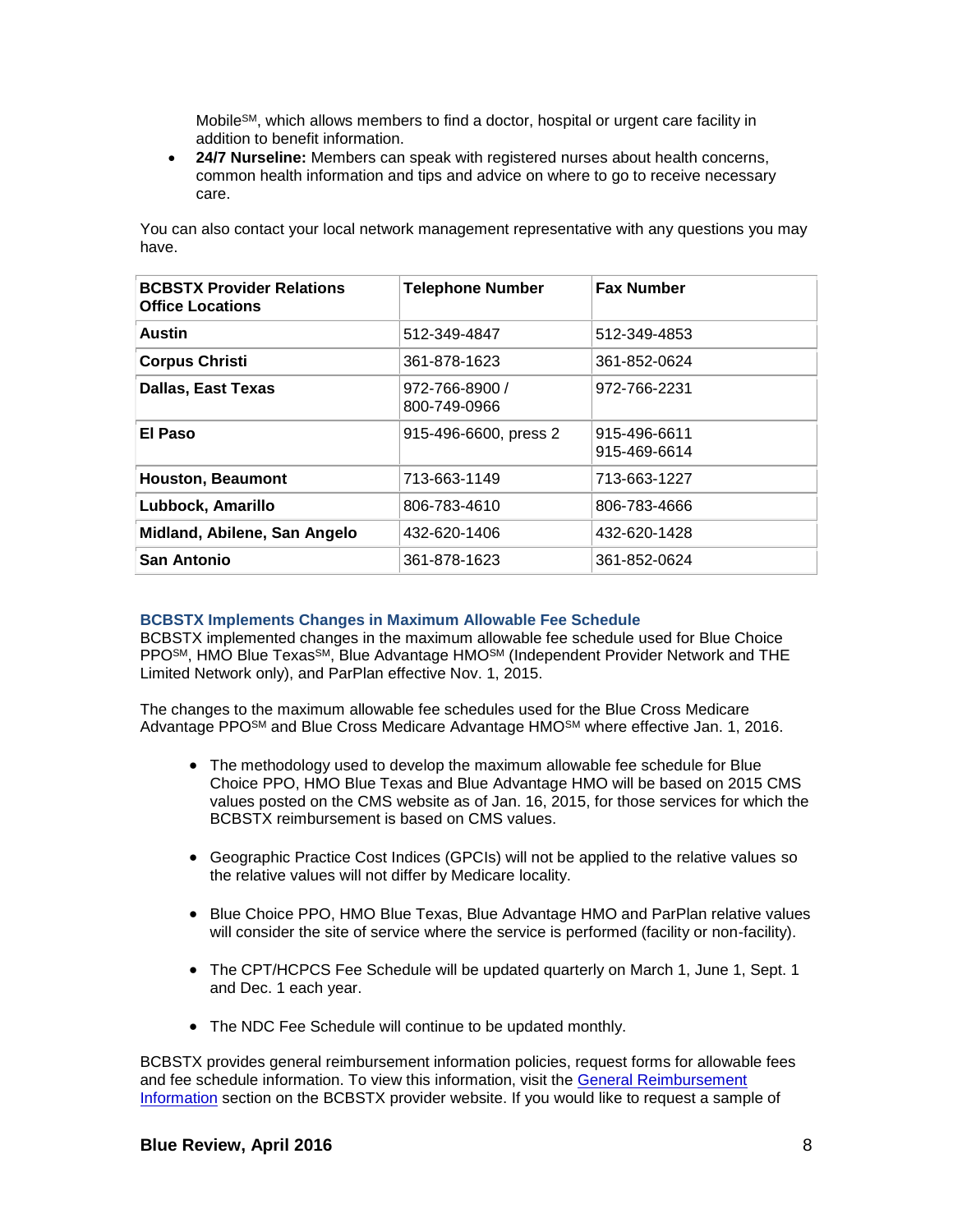maximum allowable fees or if you have any other questions, please contact your Network Management office.

Reimbursement changes will be posted under "Reimbursement Changes and Updates" in the Reimbursement Schedules section on the BCBSTX provider website. The changes will not become effective until at least 90 days from the posting date. The specific effective date will be noted for each change that is posted.

## **Blue Choice PPO**SM **Subscriber(s) / Blue Advantage HMOSM Member Rights and Responsibilities**

As a provider for BCBSTX, you are obligated to be aware of subscribers'/members' rights and informed of subscribers' responsibilities. Our health plan subscribers/members may refer to their benefit booklet for a listing of their rights and responsibilities, which are also included below; you can also access these documents on our website at [bcbstx.com.](http://www.bcbstx.com/)

| Subscriber(s)/Member(s)                                                                                                                                                                                                                                                                                                                    | Subscriber(s)/Member(s)                                                                                                                                       |
|--------------------------------------------------------------------------------------------------------------------------------------------------------------------------------------------------------------------------------------------------------------------------------------------------------------------------------------------|---------------------------------------------------------------------------------------------------------------------------------------------------------------|
| You have the right to:                                                                                                                                                                                                                                                                                                                     | You have the responsibility to:                                                                                                                               |
| • Receive information about<br>the organization, its<br>services, its practitioners<br>and providers and<br>subscribers' rights and<br>responsibilities.<br>Make recommendations<br>regarding the organization's<br>subscribers' rights and<br>responsibilities policy.                                                                    | Provide, to the extent<br>$\bullet$<br>possible, information that<br>your health benefit plan and<br>practitioner/provider need, in<br>order to provide care. |
| • Participate with practitioners in<br>making decisions about your<br>health care.                                                                                                                                                                                                                                                         | Follow the plans and<br>$\bullet$<br>instructions for care you have<br>agreed to with your practitioner.                                                      |
| • Be treated with respect and<br>recognition of your dignity and<br>your right to privacy.<br>• A candid discussion of<br>appropriate or medically<br>necessary treatment options for<br>your condition, regardless of cost<br>or benefit coverage.<br>• Voice complaints or appeals<br>about the organization or the care<br>it provides. | Understand your health<br>$\bullet$<br>problems and participate in the<br>development of mutually<br>agreed upon treatment goals,<br>to the degree possible.  |

# **Rights Responsibilities**

**HMO Blue Texas Member Rights & Responsibilities Member Rights – You Have the Right to:**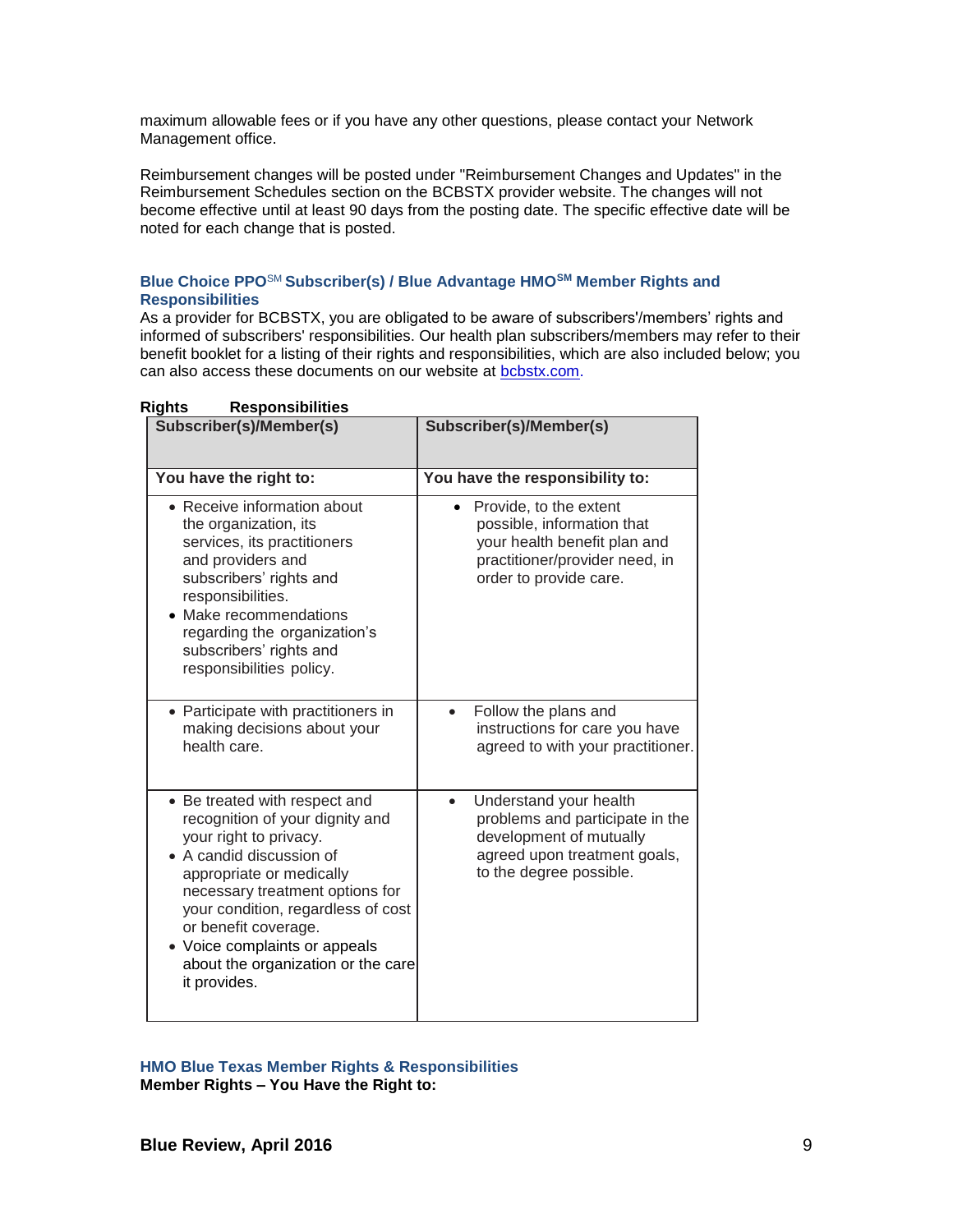- Receive information about the organization, its services, its practitioners and providers and members' rights and responsibilities.
- Make recommendations regarding the organization's members' rights and responsibilities policy.
- Participate with practitioners in making decisions about your health care.
- Be treated with respect and recognition of your dignity and your right to privacy.
- A candid discussion of appropriate or medically necessary treatment options for your condition, regardless of cost or benefit coverage.
- Voice complaints or appeals about the organization or the care it provides.

## **Member Rights – You Have the Responsibility to:**

- Meet all eligibility requirements of your employer and the Health Maintenance Organization (HMO).
- Identify yourself as an HMO member by presenting your ID card and pay the copayment at the time of service for network benefits.
- Establish a physician/patient relationship with your primary care physician (PCP) and seek your PCP's medical advice/referral for network services prior to receiving medical care, unless it is an emergency situation or services are performed by your HMO participating OBGyn.
- Provide, to the extent possible, information that the HMO and practitioner/providers need, in order to care for you. Including changes in your family status, address and phone numbers within 31 days of the change.
- Understand the medications you are taking and receive proper instructions on how to take them.
- Notify your primary care physician or HMO plan within 48 hours or as soon as reasonably possible after receiving emergency care services.
- Communicate complete and accurate medical information to health care providers.
- Call in advance to schedule appointments with your network provider and notify them prior to canceling or rescheduling appointments.
- Read your coverage documents for information about benefits, limitations, and exclusions.
- Ask questions and follow instructions and guidelines given by your provider to achieve and maintain good health.
- Understand your health problems and participate to the degree possible in the development of treatment goals mutually agreed upon between you and your provider.

## **Fee Schedule Updates**

Reimbursement changes and updates for Blue Choice PPO, HMO Blue Texas (Independent Provider Network only), Blue Advantage HMO and Blue Premier practitioners will be posted under Standards and Requirements / General Reimbursement Information / Reimbursement Schedules and Related Information / Professional Schedules section on the BCBSTX provider website at [bcbstx.com/provider.](http://www.bcbstx.com/provider/) 

The changes will not become effective until at least 90 days from the posting date. The specific effective date will be noted for each change that is posted. To view this information, visit the [General Reimbursement Information](http://www.bcbstx.com/provider/gri/index.html) section on the BCBSTX provider website. The CPT/HCPCS Fee Schedule will be updated quarterly on March 1, June 1, Sept. 1 and Dec. 1 each year. The NDC Fee Schedule will be updated monthly.

## **After-hours Access Is Required**

BCBSTX requires that primary care physicians, specialty care physicians, professional providers and facility and ancillary providers provide urgent care and emergency care or coverage for care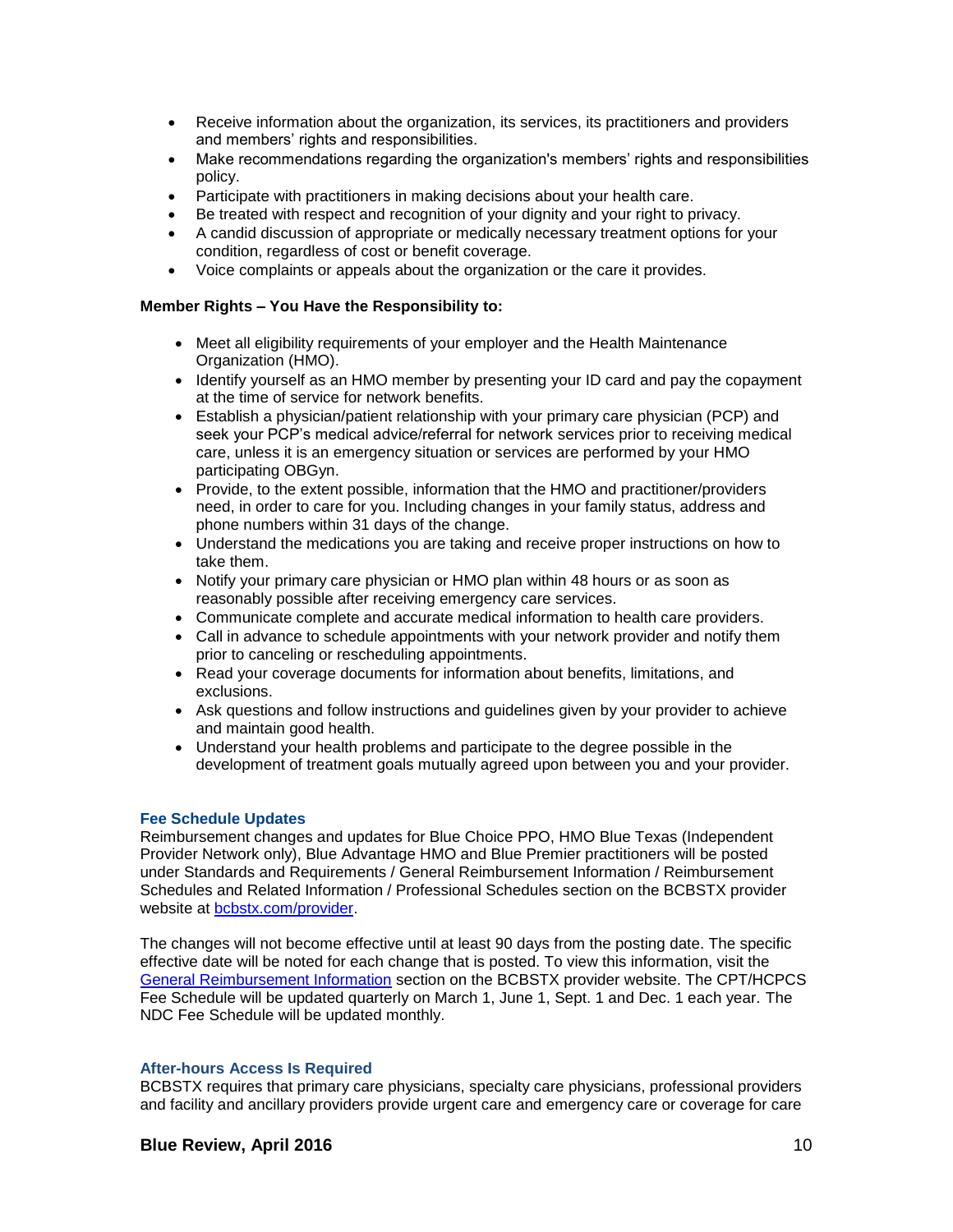24 hours a day, seven days a week. They must have a verifiable mechanism in place, for immediate response, for directing patients to alternative after-hours care based on the urgency of the patient's need.

## **Acceptable after-hours access mechanisms may include:**

- An answering service that offers to call or page the physician or on-call physician;
- A recorded message that directs the patient to call the answering service and the phone number is provided; or
- A recorded message that directs the patient to call or page the physician or on-call physician and the phone number is provided.

For more detail, [please refer to the provider manuals](http://www.bcbstx.com/provider/gri/index.html) for **Blue Choice PPOSM Physician, Professional Provider and Facility and Ancillary Provider Manual** (Section B) and **HMO Blue TexasSM / Blue Advantage HMOSM / Blue Premier Physician, Professional Provider, Facility and Ancillary Provider Manual** (Section B) available in the Education & Reference section of our provider website. Click on the 'Manual' link (note, a password is required).

# **BCBS Medicare Advantage PPO Network Sharing**

#### *What is Blue Cross and Blue Shield (BCBS) Medicare Advantage (MA) PPOSM network sharing?*

All BCBS MA PPO Plans participate in reciprocal network sharing. This network sharing will allow all BCBS MA PPO members to obtain in-network benefits when traveling or living in the service area of any other BCBS MA PPO Plan as long as the member sees a contracted BCBS MA PPO provider.

## *What does the BCBS MA PPO network sharing mean to me?*

If you are a contracted BCBS MA PPO provider with Blue Cross and Blue Shield of Texas (BCBSTX) and you see BCBS MA PPO members from other BCBS Plans, these BCBS MA PPO members will be extended the same contractual access to care and will be reimbursed in accordance with your negotiated rate with your Blue Cross and Blue Shield of Texas contract. These BCBS MA PPO members will receive in-network benefits in accordance with their member contract.

If you are not a contracted BCBS MA PPO provider with BCBSTX and you provide services for any BCBS MA PPO members, you will receive the Medicare allowed amount for covered services. For urgent or emergency care, you will be reimbursed at the member's in-network benefit level. Other services will be reimbursed at the out-of-network benefit level.

## *How do I recognize an out-of-area BCBS MA PPO member from one of these Plans participating in the BCBS MA PPO network sharing?*

You can recognize a BCBS MA PPO member when their Blue Cross Blue Shield Member ID card has the following logo:



# **MEDICARE ADVANTAGE**

The *"MA"* in the suitcase indicates a member who is covered under the BCBS MA PPO network sharing program. BCBS MA PPO members have been asked not to show their standard Medicare ID card when receiving services; instead, members should provide their Blue Cross and/or Blue Shield member ID card.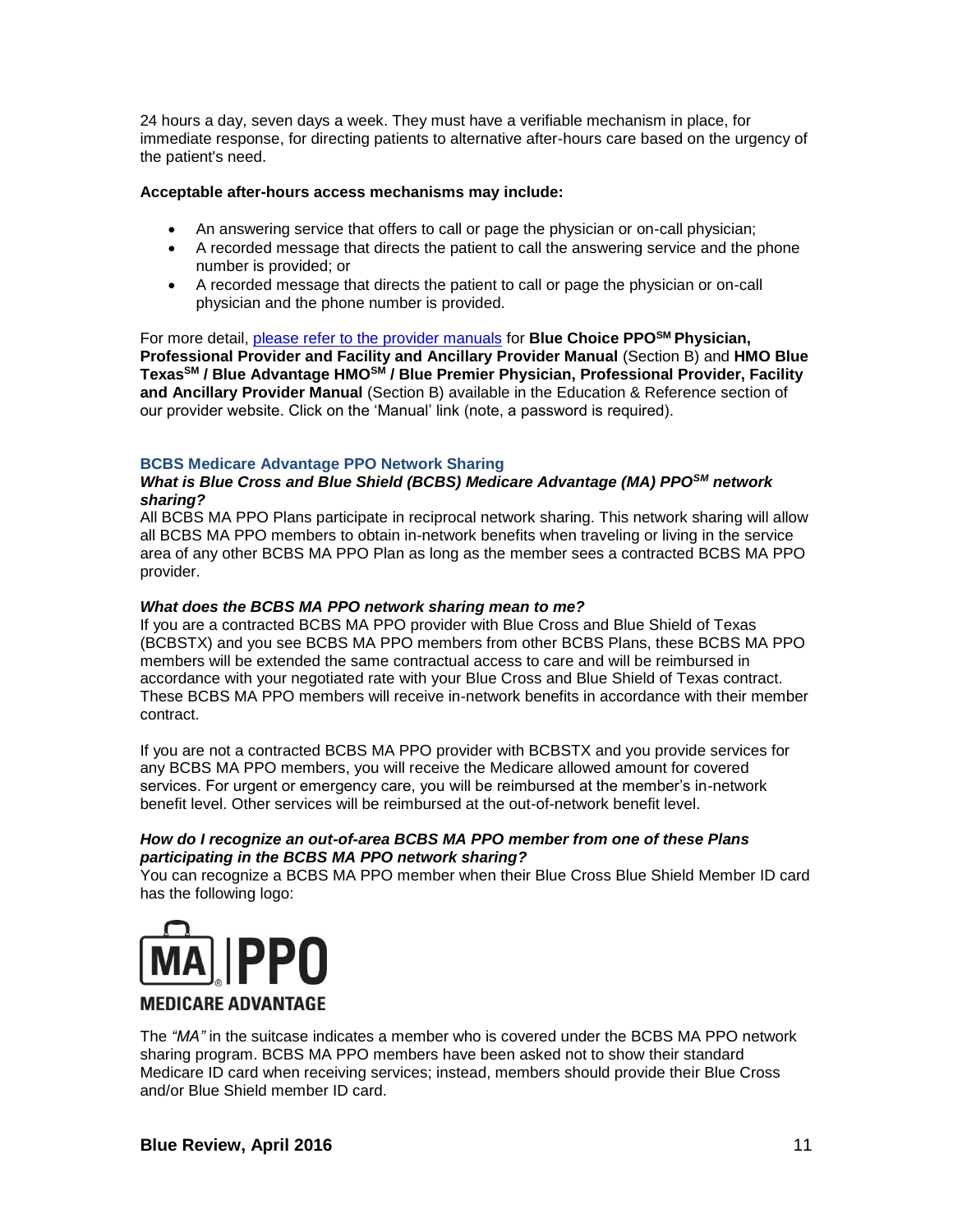## *Do I have to provide services to BCBS MA PPO members from these other BCBS Plans?*

If you are a contracted BCBS MA PPO provider with BCBSTX, you should provide the same access to care for BCBS MA members from other BCBS Plans as you do for BCBSTX MA PPO members. You can expect to receive the same contracted rates for such services.

If you are not a BCBS MA PPO contracted provider, you may see BCBS MA PPO members from other BCBS Plans, but you are not required to do so. Should you decide to provide services to BCBS MA PPO members, you will be reimbursed for covered services at the Medicare allowed amount based on where the services were rendered and under the member's out-of-network benefits. For urgent or emergency care, you will be reimbursed at the in-network benefit level.

## *What if my practice is closed to new local BCBS MA PPO members?*

If your practice is closed to new local BCBS MA PPO members, you do not have to provide care for BCBS MA PPO out-of-area members. The same contractual arrangements apply to these outof-area network sharing members as your local BCBS MA PPO members.

#### *How do I verify benefits and eligibility?*

Call BlueCard® Eligibility at 800-676-BLUE (800-676-2583) and provide the BCBS MA PPO member's alpha prefix located on the member's ID card.

## **You may also submit electronic eligibility requests for BCBS MA PPO members. Follow these three easy steps:**

- Log in to the [Availity Portal,](http://www.availity.com/) the [Availity Revenue Cycle Management Portal](https://claims.realmed.com/) or your preferred vendor
- Enter required data elements
- Submit your request

#### *Where do I submit the claim?*

You should submit the claim to BCBSTX under your current billing practices. Do not bill Medicare directly for any services rendered to a BCBS MA PPO member.

#### *What will I be paid for providing services to these out-of-area BCBS MA PPO network sharing members?*

If you are a BCBS MA PPO contracted provider with BCBSTX, benefits will be based on your contracted BCBS MA PPO rate for providing covered services to BCBS MA PPO members from any BCBS MA PPO Plan. Once you submit the BCBS MA PPO claim, BCBSTX will work with the other Plan to determine benefits and send you the payment.

#### *What will I be paid for providing services to other BCBS MA out-of-area members not participating in the BCBS MA PPO Network Sharing?*

When you provide covered services to other BCBS MA PPO out-of-area members not participating in network sharing, benefits will be based on the Medicare allowed amount. Once you submit the BCBS MA PPO claim, BCBSTX will send you the payment. However, these services will be paid under the BCBS MA member's out-of-network benefits unless for urgent or emergency care.

## *What is the BCBS MA PPO member cost sharing level and co-payments?*

A BCBS MA PPO member cost sharing level and co-payment is based on the BCBS MA PPO member's health plan. You may collect the co-payment amounts from the BCBS MA PPO member at the time of service. To determine the cost sharing and/or co-payment amounts, you should call the Eligibility Line at 800-676-BLUE (800-676-2583).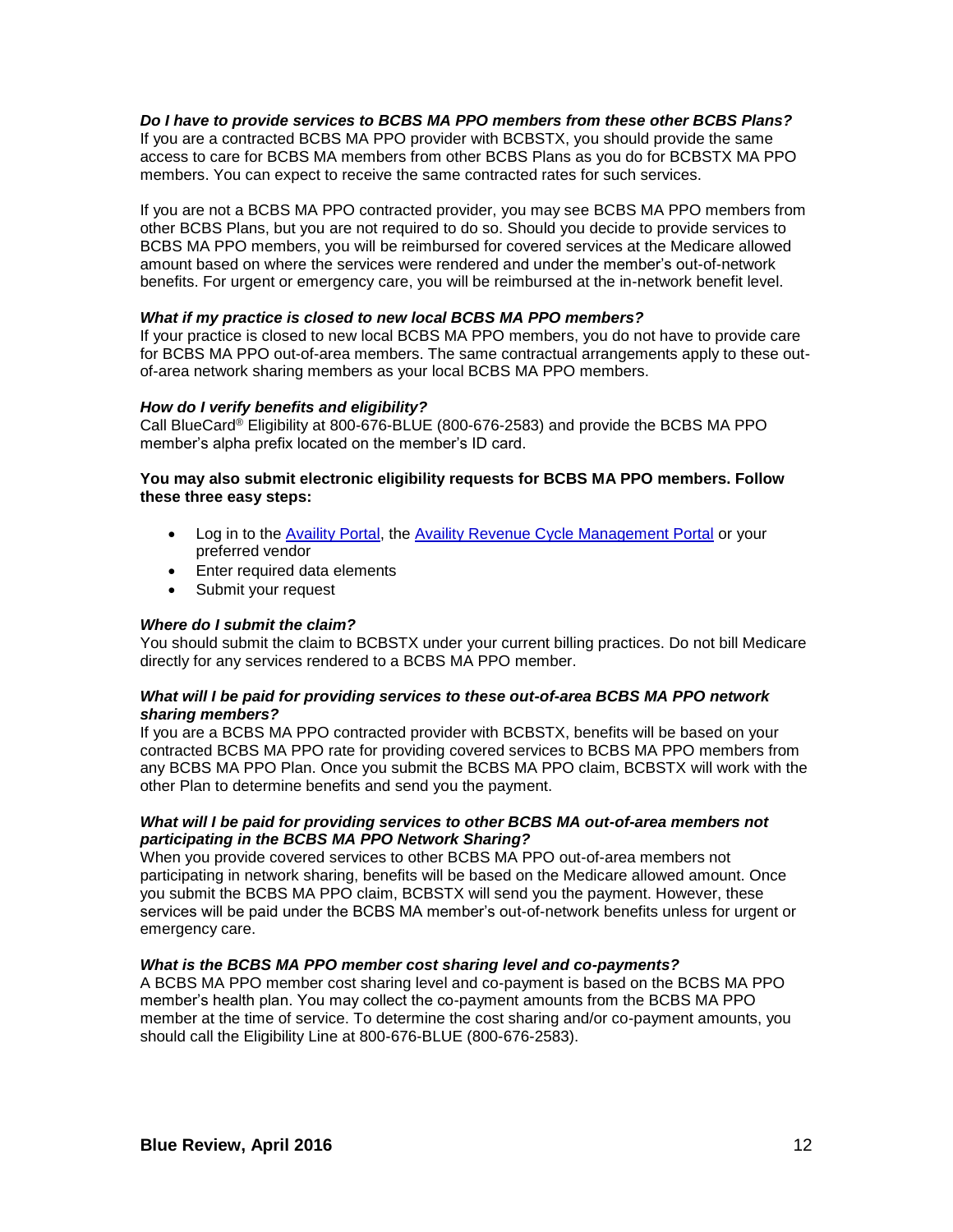## *May I balance bill the BCBS MA PPO member the difference in my charge and the allowance?*

No, you may not balance bill the BCBS MA PPO member for this difference. Members may be balance billed for any deductibles, co-insurance, and/or co-pays.

#### *What if I disagree with the reimbursement amount I received?*

If there is a question concerning the reimbursement amount, contact Blue Cross Medicare Advantage (PPO) Customer Service at 877-774-8592*.*

#### *Who do I contact if I have a question about BCBS MA PPO network sharing?*

If you have any questions regarding the BCBS MA PPO program or products, contact Blue Cross Medicare Advantage (PPO) Customer Service at 877-774-8592*.*

#### **Medical Record Requests: Include Our Letter as Your Cover Sheet**

When you receive a letter from BCBSTX requesting additional information, such as medical records or certificates of medical necessity, please utilize the letter as a cover sheet when sending the requested information to us.

This letter contains a barcode in the upper right corner to help ensure that the information you send is matched directly to the appropriate file and/or claim. Do not submit a Claim Review form in addition to the letter, as this could delay the review process.

Thank you for your cooperation!

#### **Technical and Professional Components**

**Modifiers 26 and TC:** Modifier 26 denotes professional services for lab and radiological services. Modifier TC denotes technical component for lab and radiological services. These modifiers should be used in conjunction with the appropriate lab and radiological procedures only.

Note: When a physician er professional provider and facility or ancillary provider performs both the technical and professional service for a lab or radiological procedure, he/she must submit the total service, not each service individually.

#### **Surgical Procedures Performed in the Physician's Office**

When performing surgical procedures in a non-facility setting, the physician and professional provider reimbursement covers the services, equipment and some of the supplies needed to perform the surgical procedure when a member receives these services in the physician's or professional provider's office.

Reimbursement will be allowed for some supplies billed in conjunction with a surgical procedure performed in the physician's or professional provider's office. To help determine how coding combinations on a particular claim may be evaluated during the claim adjudication process, you may continue to utilize Clear Claim Connection™ (C3). C3 is a free, online reference tool that mirrors the logic behind BCBSTX's code-auditing software. Refer to the BCBSTX provider website at [bcbstx.com/provider](https://www.bcbstx.com/provider/index.html) for additional information on gaining access to [C3.](https://www.bcbstx.com/provider/tools/clear_claim_connection.html)

Please note the physician's and professional provider's reimbursement includes surgical equipment that may be owned or supplied by an outside surgical equipment or Durable Medical Equipment (DME) vendor. Claims from the surgical equipment or DME vendor will be denied based on the fact that the global physician reimbursement includes staff and equipment.

#### **AIM RQI Reminder**

**Blue Review, April 2016** 13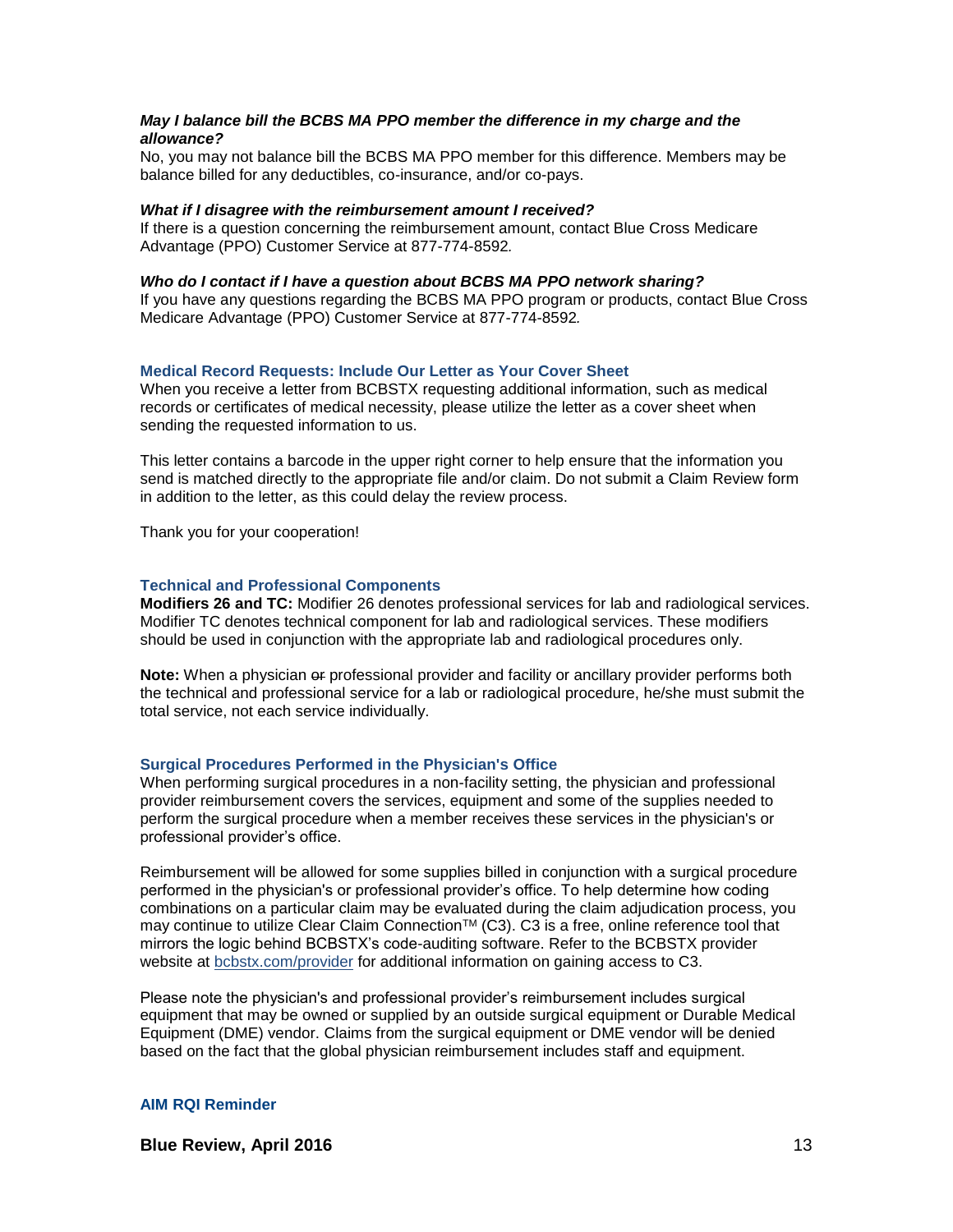Physicians, professional providers and facility and ancillary providers must contact AIM Specialty Health® (AIM) first to obtain a Radiology Quality Initiative (RQI) for Blue Choice PPO<sup>SM</sup> subscribers when ordering or scheduling the following outpatient, non-emergency diagnostic imaging services when performed in a physician's, professional provider's or facility or ancillary provider's office, a professional provider's office, the outpatient department of a hospital or a freestanding imaging center:

- CT/CTA
- MRI/MRA
- SPECT/nuclear cardiology study
- PET scan

To obtain a Blue Choice PPO RQI, log into AIM's provider portal at [aimspecialtyhealth.com,](http://www.aimspecialtyhealth.com/) and complete the online questionnaire that identifies the reasons for requesting the exam. If criteria are met, you will receive a RQI. If criteria are not met, or if additional information is needed, the case will automatically be transferred for further clinical evaluation and an AIM nurse will follow up with your office. AIM's *ProviderPortalSM* uses the term "Order" rather than "RQI."

## *Notes:*

1) *Facilities cannot obtain a RQI from AIM on behalf of the ordering physician, professional provider, facility or ancillary provider.*

2) *The RQI program does not apply to Medicare enrollees with BCBSTX Medicare supplement coverage. Medicare enrollees with BCBSTX PPO coverage are included in the program.*

*AIM Specialty Health (AIM) is an operating subsidiary of Anthem, Inc.*

## **Quest Diagnostics, Inc., Is the Exclusive HMO and Preferred Statewide PPO Clinical Reference Lab Provider**

Quest Diagnostics, Inc., is the **exclusive** outpatient clinical reference laboratory provider for HMO Blue TexasSM members and Blue Advantage HMOSM subscribers,\* and the **preferred statewide** outpatient clinical reference laboratory provider for BCBSTX Blue Choice PPOSM subscribers. This arrangement excludes lab services provided during emergency room visits, inpatient admissions and outpatient day surgeries (hospital and free-standing ambulatory surgery centers).

# **Quest Diagnostics Offers:**

- On-line scheduling for Quest Diagnostics' Patient Service Center (PSC) locations. To schedule a patient PSC appointment, log onto [QuestDiagnostics.com/patient](http://www.questdiagnostics.com/home/patients) or call **888- 277-8772**.
- Convenient patient access to more than 195 patient service locations.
- 24/7 access to electronic lab orders, results and other office solutions through *Care360® Labs and Meds*.

For more information about Quest Diagnostics lab testing solutions or to establish an account, contact your Quest Diagnostics Physician Representative or call **866-MY-QUEST** (866-697- 8378).

For physicians, professional providers or facility and ancillary providers located in the HMO capitated lab counties, only the lab services/tests indicated on the Reimbursable Lab Services list will be reimbursed on a fee-for-service basis if performed in the physician's, professional provider's or facility or ancillary provider's office for HMO Blue Texas members. Please note all other lab services/tests performed in the physician's, professional provider's or facility or ancillary provider's offices will not be reimbursed. You can access the county listing and the Reimbursable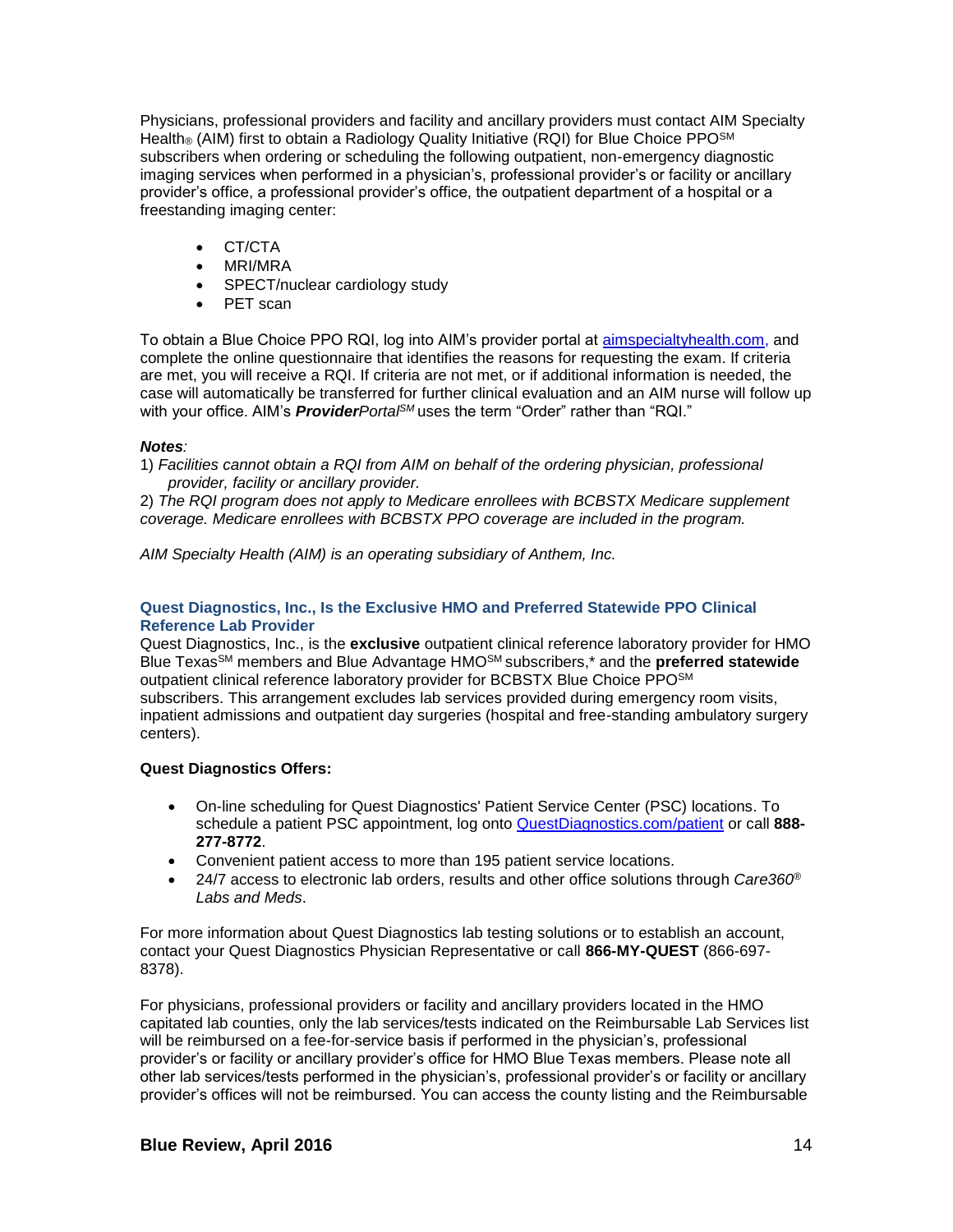Lab Services list in the [General Reimbursement Information section](http://www.bcbstx.com/provider/gri/index.html) located under the Standards and Requirements tab.

*\*Note: Physicians, professional providers or facility and ancillary providers who are contracted/affiliated with a capitated IPA/medical group and physicians, professional providers or*  facility or ancillary providers who are not part of a capitated IPA/medical group but who provide *services to a member/subscriber whose PCP is a member of a capitated IPA/medical group must contact the applicable IPA/medical group for instructions regarding outpatient laboratory services.*

#### **Improvements to the Medical Records Process for BlueCard® Claims**

BCBSTX is now able to send medical records electronically to all Blue Cross and/or Blue Shield Plans. This method significantly reduces the time it takes to transmit supporting documentation for BlueCard claims and eliminates lost or misrouted records.

As always, we will request that you submit your medical records to BCBSTX if needed for claims processing.

Requests for medical records from other Blues Plans before rendering services, as part of the preauthorization process, should be submitted directly to the requesting Plan.

#### **Pass-through Billing**

BCBSTX does not permit pass-through billing. Pass-through billing occurs when the ordering physician, professional provider or facility or ancillary provider requests and bills for a service, but the service is not performed by the ordering physician, professional provider or facility or ancillary provider.

The performing physician, professional provider or facility and ancillary provider should bill for these services unless otherwise approved by BCBSTX. BCBSTX does not consider the following scenarios to be pass-through billing:

- The service of the performing physician, professional provider or facility and ancillary provider is performed at the place of service of the ordering provider and is billed by the ordering physician or professional provider.
- The service is provided by an employee of a physician, professional provider or facility and ancillary provider (physician assistant, surgical assistant, advanced nurse practitioner, clinical nurse specialist, certified nurse midwife or registered first assistant who is under the direct supervision of the ordering physician or professional provider) and the service is billed by the ordering physician or professional provider.

The following modifiers should be used by the supervising physician when he/she is billing for services rendered by a Physician Assistant (PA), Advanced Practice Nurse (APN) or Certified Registered Nurse First Assistant (CRNFA):

- **• AS modifier:** A physician should use this modifier when billing on behalf of a PA, APN or CRNFA for services provided when the aforementioned providers are acting as an assistant during surgery. (Modifier AS is to be used *ONLY* if they assist at surgery.)
- **• SA modifier:** A supervising physician should use this modifier when billing on behalf of a PA, APN or CRNFA for **non-surgical** services. (Modifier SA is used when the PA, APN, or CRNFA is assisting with any other procedure that *DOES NOT* include surgery.)

## **Contracted Providers Must File Claims**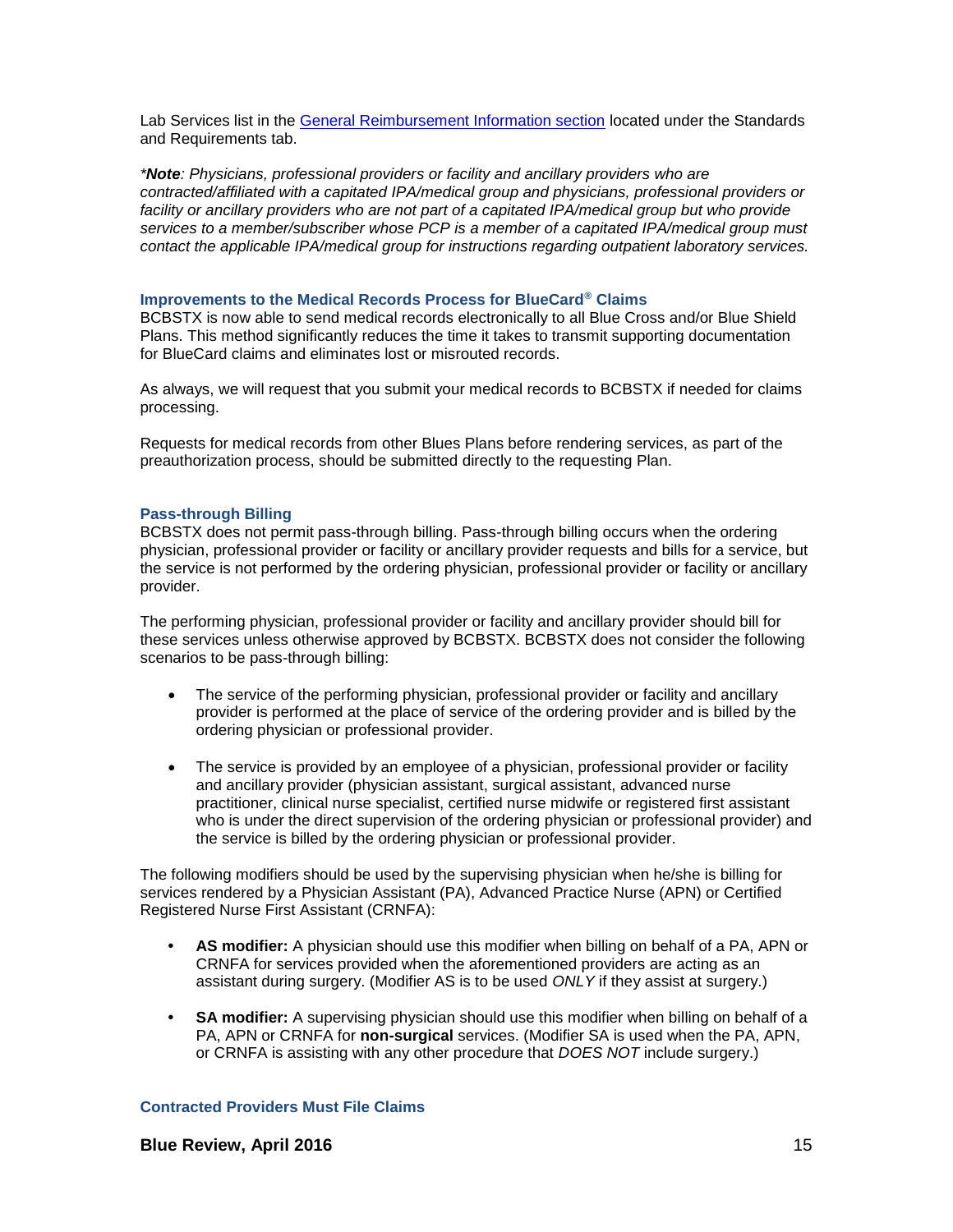As a reminder, physicians, facilities, professional providers and ancillary providers must file claims for any covered services rendered to a patient enrolled in a BCBSTX health plan. You may collect the full amounts of any deductible, coinsurance or copayment due and then file the claim with BCBSTX. Arrangements to offer cash discounts to an enrollee in lieu of filing claims with BCBSTX violate the requirements of your provider contract with BCBSTX.

Notwithstanding the foregoing, a provision of the American Recovery and Reinvestment Act changed HIPAA to add a requirement that if a patient self pays for a service in full and directs a provider to not file a claim with the patient's insurer, the provider must comply with that directive and may not file the claim in question. In such an event, you must comply with HIPAA and not file the claim to BCBSTX.

#### **Medical Policy Disclosure**

New or revised medical policies, when approved, will be posted on the BCBSTX provider website on the  $1^{st}$  or  $15^{th}$  day of each month. Those medical policies requiring disclosure will become effective 90 days from the posting date. Medical policies that do not require disclosure will become effective 15 days after the posting date. The specific effective date will be noted for each medical policy that is posted.

To view active and pending medical policies go to **bcbstx.com/provider** and click on the Standards & Requirements tab, then click on the Medical Policies offering. After reading and agreeing to the disclaimer, you will then have access to active and pending medical policies.

#### **Draft Medical Policy Review**

In an effort to streamline the medical policy review process, you can view draft medical policies on the BCBSTX provider website and provide your feedback online. If there are any draft medical policies to review, these documents will be made available for your review around the  $1<sup>st</sup>$  and the 15<sup>th</sup> of each month with a review period of approximately two weeks.

To [view draft medical policies](http://www.medicalpolicy.hcsc.net/medicalpolicy/disclaimer?corpEntCd=TX1) go to our provider website and click on the Standards & Requirements tab, then click on the Medical Policies offering. After reading and agreeing to the disclaimer, you will then have access to view any draft medical policies, if available.

## **No Additional Medical Records Needed**

Physicians, professional providers or facility or ancillary provider who have received an approved predetermination (which establishes medical necessity of a service) or have obtained a radiology quality initiative (RQI) from AIM Specialty Health need not submit additional medical records to BCBSTX. In the event that additional medical records are needed to process a claim on file, BCBSTX will request additional medical records at that time.

Predetermination does not guarantee payment. All payments are subject to determination of the insured person's eligibility, payment of required deductibles, copayments and coinsurance amounts, eligibility of charges as covered expenses, application of the exclusions and limitations, and other provisions of the policy at the time services are rendered.

## **Avoidance of Delay in Claims Pending COB Information**

BCBSTX receives thousands of claims each month that require unnecessary review for coordination of benefits (COB). What that means to our physicians, professional providers, facility and ancillary providers is a possible delay, or even denial of services, pending receipt of the required information from the member/subscriber.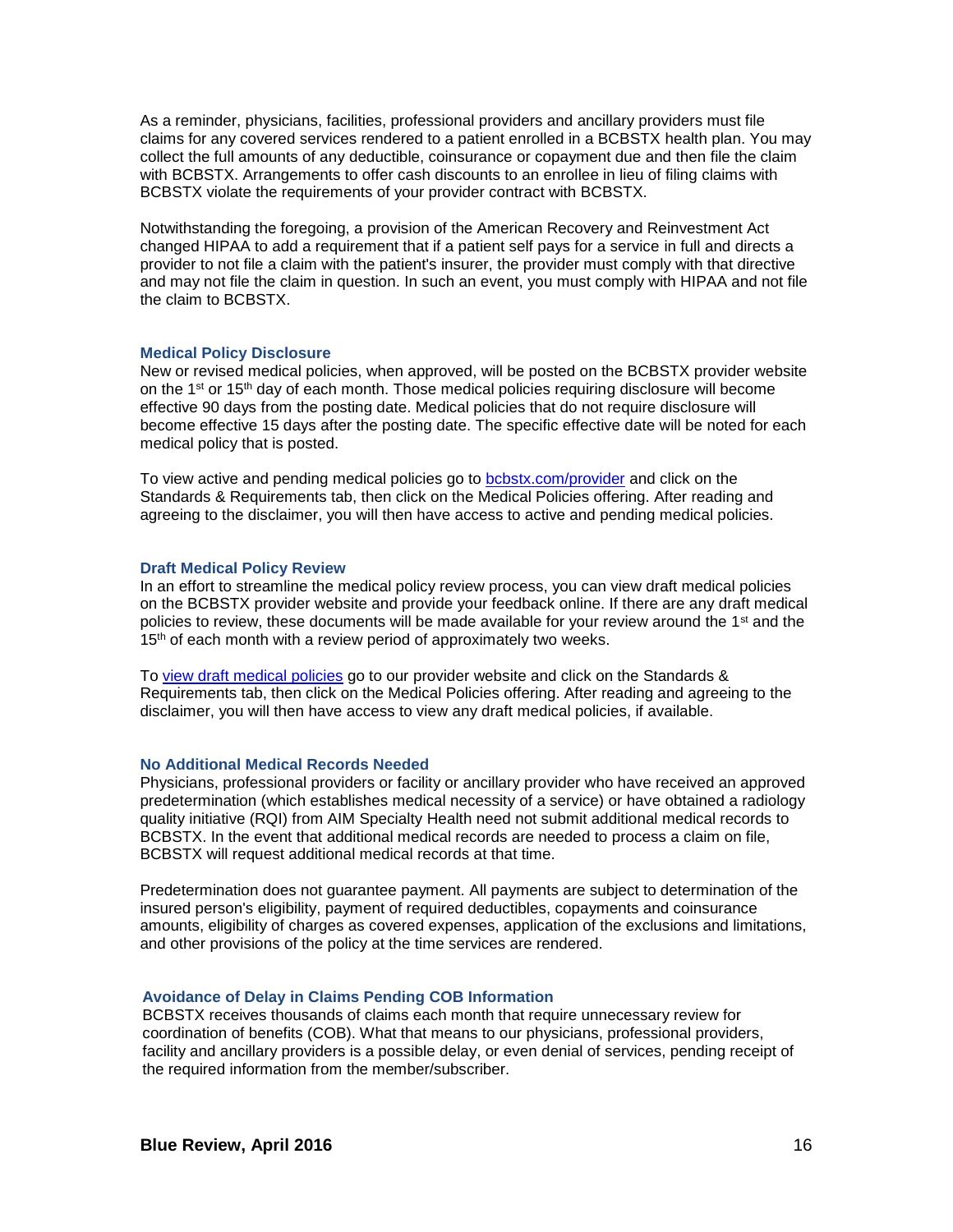**Here are some tips to help prevent claims processing delays when there is only one insurance carrier:**

- CMS-1500, box 11-d if there is no secondary insurance carrier, mark the "No" box.
- $\bullet$  Do not place anything in box 9, a through  $d th$  is area is reserved for member information for a secondary insurance payer.

It is critical that no information appears in box 11-d or in box 9 a-d if there is only one insurance payer.

#### **Billing for Non-covered Services**

As a reminder, contracted physicians, professional providers, facility and ancillary providers may collect payment from members/subscribers for copayments, co-insurance and deductible amounts. The physician, professional provider, facility or ancillary provider may not charge the member/subscriber more than the patient share shown on their provider claim summary (PCS) or electronic remittance advice (ERA).

In the event that BCBSTX determines that a proposed service is not a covered service, the physician, professional provider, facility or ancillary provider must inform the member/subscriber in writing in advance. This will allow the physician, professional, facility or ancillary provider to bill the member/subscriber for the non-covered service rendered.

In no event shall a contracted physician, professional provider, facility or ancillary provider collect payment from the subscriber for identified hospital acquired conditions and/or serious reportable events.

#### **Dispensing QVT (Quantity Versus Time) Limits**

To help minimize health risks and to improve the quality of pharmaceutical care, dispensing QVT limits have been placed on select prescription medications. The limits are based upon the U.S. Federal Drug Administration and medical guidelines as well as the drug manufacturer's package insert.

Access the [2015 Standard Drug List Dispensing Limits](http://www.bcbstx.com/pdf/rx/rx_dispensing_limits_std_tx.pdf) and [2015 Generics Plus Drug List](http://www.bcbstx.com/pdf/rx/rx_dispensing_limits_gen_tx.pdf)  [Dispensing Limits](http://www.bcbstx.com/pdf/rx/rx_dispensing_limits_gen_tx.pdf) documents online.

#### **Prescription Drug Lists**

Throughout the year, the BCBSTX Clinical Pharmacy Department team frequently reviews the prescription drug lists. Tier placement decisions for each drug on the list follow a precise process, with several committees reviewing efficacy, safety and cost of each drug.

For the 2015 drug updates, visit the BCBSTX provider website under the Pharmacy Program tab, or follow this link: [bcbstx.com/provider/pharmacy/index.html](http://www.bcbstx.com/provider/pharmacy/index.html) and click on the [Rx List/Prescribing](http://www.bcbstx.com/provider/pharmacy/rx_list.html)  [Guides](http://www.bcbstx.com/provider/pharmacy/rx_list.html) offering in the left-side navigation list.

#### **Are Utilization Management Decisions Financially Influenced?**

BCBSTX is dedicated to serving our customers through the provision of health care coverage and related benefit services. BCBSTX prohibits decisions based on financial incentives – utilization management decisions are based on appropriateness of care and service and existence of coverage.

BCBSTX does not specifically reward practitioners or clinicians for issuing denials of coverage, nor is there compensation based on the number or frequency of telephone calls or other contacts